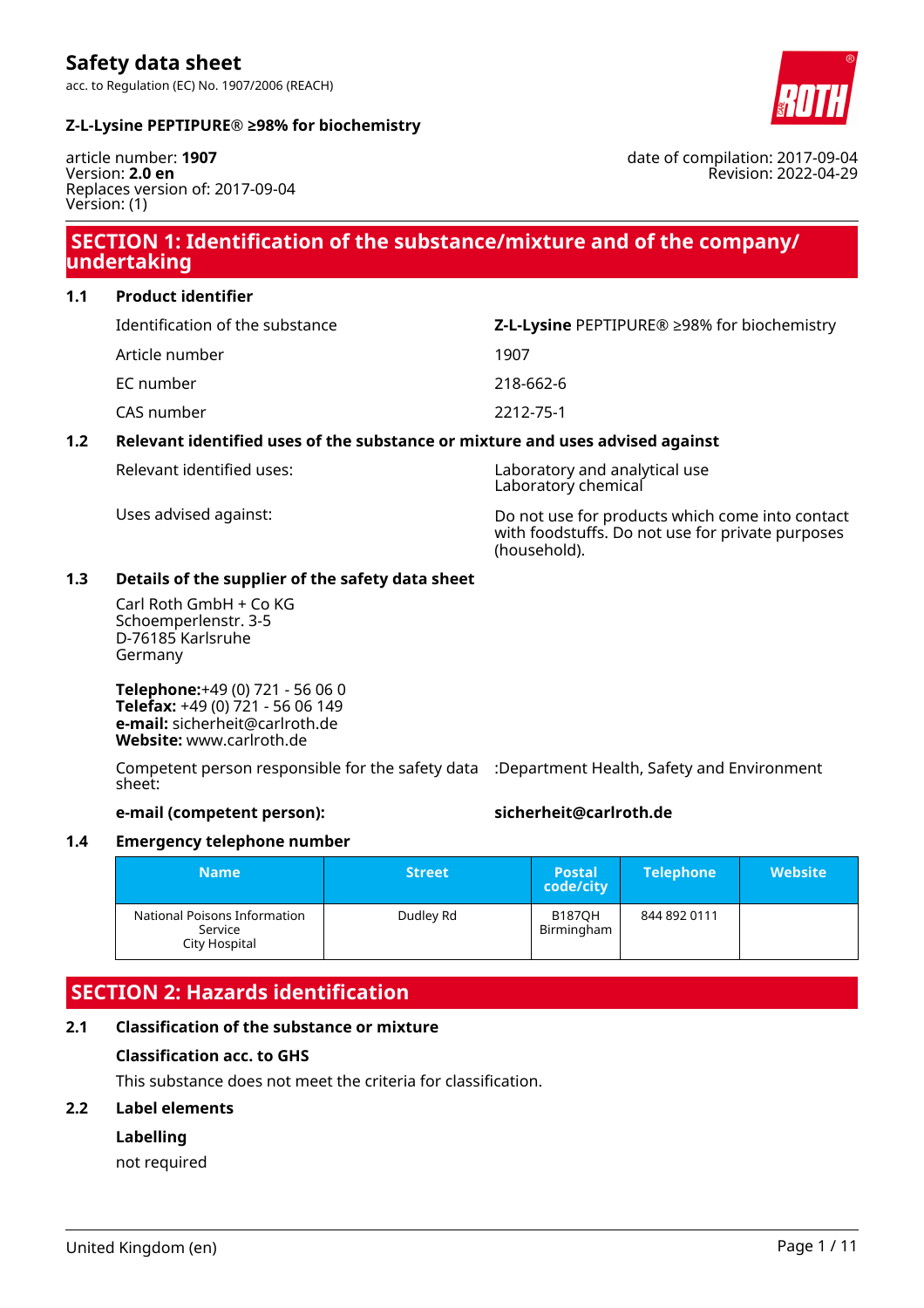acc. to Regulation (EC) No. 1907/2006 (REACH)

#### **Z-L-Lysine PEPTIPURE® ≥98% for biochemistry**



article number: **1907**

#### **2.3 Other hazards**

#### **Results of PBT and vPvB assessment**

According to the results of its assessment, this substance is not a PBT or a vPvB.

# **SECTION 3: Composition/information on ingredients**

#### **3.1 Substances**

| Name of substance | Z-L-Lysine         |
|-------------------|--------------------|
| Molecular formula | $C_{14}H_{19}NO_4$ |
| Molar mass        | 265,3 $9/_{mol}$   |
| CAS No            | 2212-75-1          |
| EC No             | 218-662-6          |

# **SECTION 4: First aid measures**

#### **4.1 Description of first aid measures**



#### **General notes**

Take off contaminated clothing.

**Following inhalation**

Provide fresh air.

#### **Following skin contact**

Rinse skin with water/shower.

#### **Following eye contact**

Rinse cautiously with water for several minutes.

#### **Following ingestion**

Rinse mouth. Call a doctor if you feel unwell.

# **4.2 Most important symptoms and effects, both acute and delayed** Symptoms and effects are not known to date.

# **4.3 Indication of any immediate medical attention and special treatment needed** none

# **SECTION 5: Firefighting measures**

**5.1 Extinguishing media**

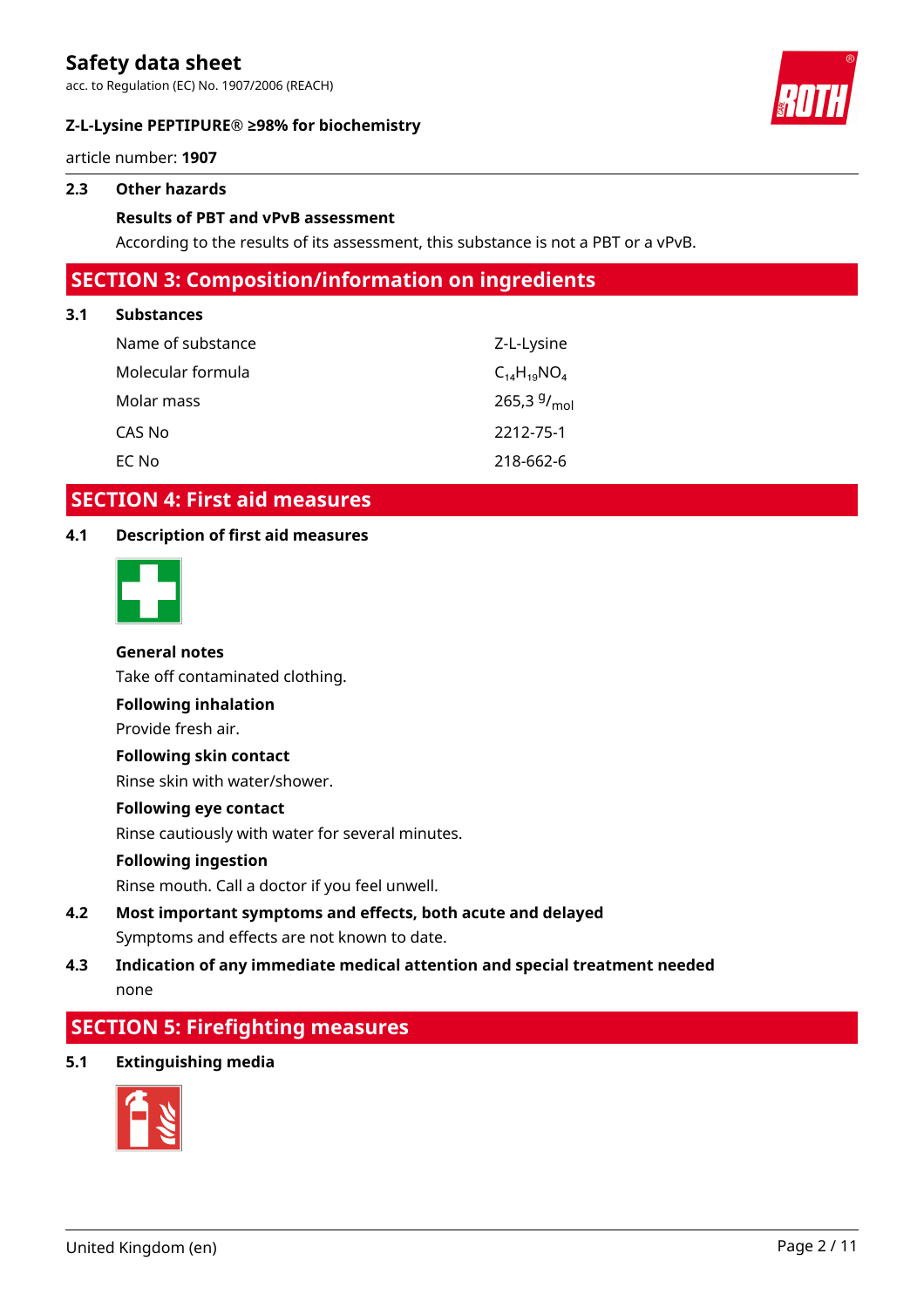acc. to Regulation (EC) No. 1907/2006 (REACH)

#### **Z-L-Lysine PEPTIPURE® ≥98% for biochemistry**



article number: **1907**

#### **Suitable extinguishing media**

co-ordinate firefighting measures to the fire surroundings water, foam, dry extinguishing powder, ABC-powder

#### **Unsuitable extinguishing media**

water jet

#### **5.2 Special hazards arising from the substance or mixture**

Combustible.

#### **Hazardous combustion products**

In case of fire may be liberated: Nitrogen oxides (NOx), Carbon monoxide (CO), Carbon dioxide (CO₂)

#### **5.3 Advice for firefighters**

In case of fire and/or explosion do not breathe fumes. Fight fire with normal precautions from a reasonable distance. Wear self-contained breathing apparatus.

### **SECTION 6: Accidental release measures**

#### **6.1 Personal precautions, protective equipment and emergency procedures**



#### **For non-emergency personnel**

No special measures are necessary.

#### **6.2 Environmental precautions**

Keep away from drains, surface and ground water.

#### **6.3 Methods and material for containment and cleaning up**

#### **Advice on how to contain a spill**

Covering of drains. Take up mechanically.

### **Advice on how to clean up a spill**

Take up mechanically.

#### **Other information relating to spills and releases**

Place in appropriate containers for disposal. Ventilate affected area.

#### **6.4 Reference to other sections**

Hazardous combustion products: see section 5. Personal protective equipment: see section 8. Incompatible materials: see section 10. Disposal considerations: see section 13.

# **SECTION 7: Handling and storage**

### **7.1 Precautions for safe handling**

No special measures are necessary.

#### **Advice on general occupational hygiene**

Keep away from food, drink and animal feedingstuffs.

# **7.2 Conditions for safe storage, including any incompatibilities**

Store in a dry place.

#### **Incompatible substances or mixtures**

Observe hints for combined storage.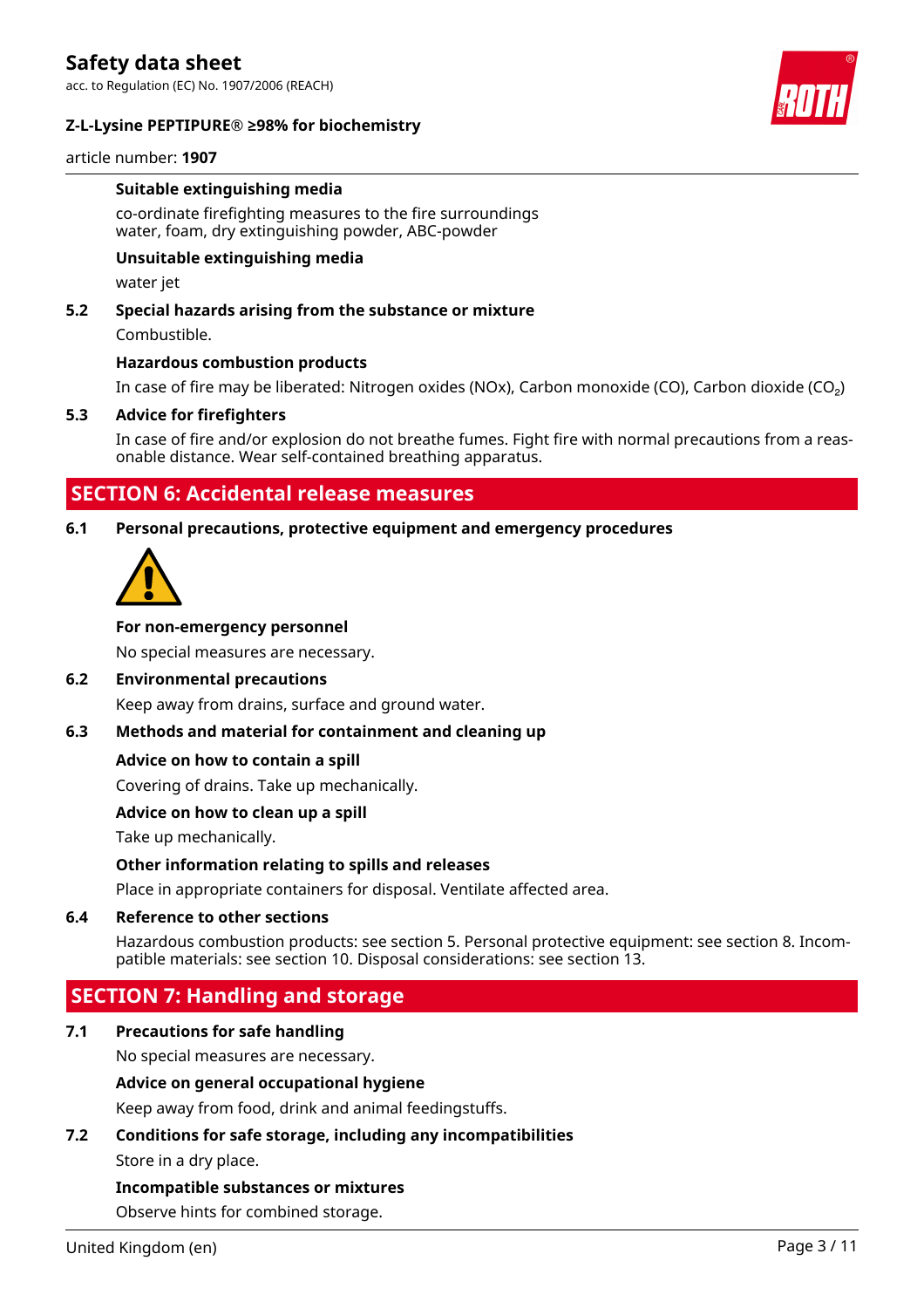acc. to Regulation (EC) No. 1907/2006 (REACH)

#### **Z-L-Lysine PEPTIPURE® ≥98% for biochemistry**



article number: **1907**

#### **Consideration of other advice:**

**Specific designs for storage rooms or vessels** Recommended storage temperature: 15 – 25 °C

**7.3 Specific end use(s)** No information available.

# **SECTION 8: Exposure controls/personal protection**

**8.1 Control parameters**

#### **National limit values**

**Occupational exposure limit values (Workplace Exposure Limits)**

This information is not available.

#### **8.2 Exposure controls**

#### **Individual protection measures (personal protective equipment)**

#### **Eye/face protection**



Use safety goggle with side protection.

#### **Skin protection**



**• hand protection**

Wear suitable gloves. Chemical protection gloves are suitable, which are tested according to EN 374.

#### **• type of material**

NBR (Nitrile rubber)

#### **• material thickness**

>0,11 mm

#### **• breakthrough times of the glove material**

>480 minutes (permeation: level 6)

#### **• other protection measures**

Take recovery periods for skin regeneration. Preventive skin protection (barrier creams/ointments) is recommended.

#### **Respiratory protection**



Respiratory protection necessary at: Dust formation. Particulate filter device (EN 143). P1 (filters at least 80 % of airborne particles, colour code: White).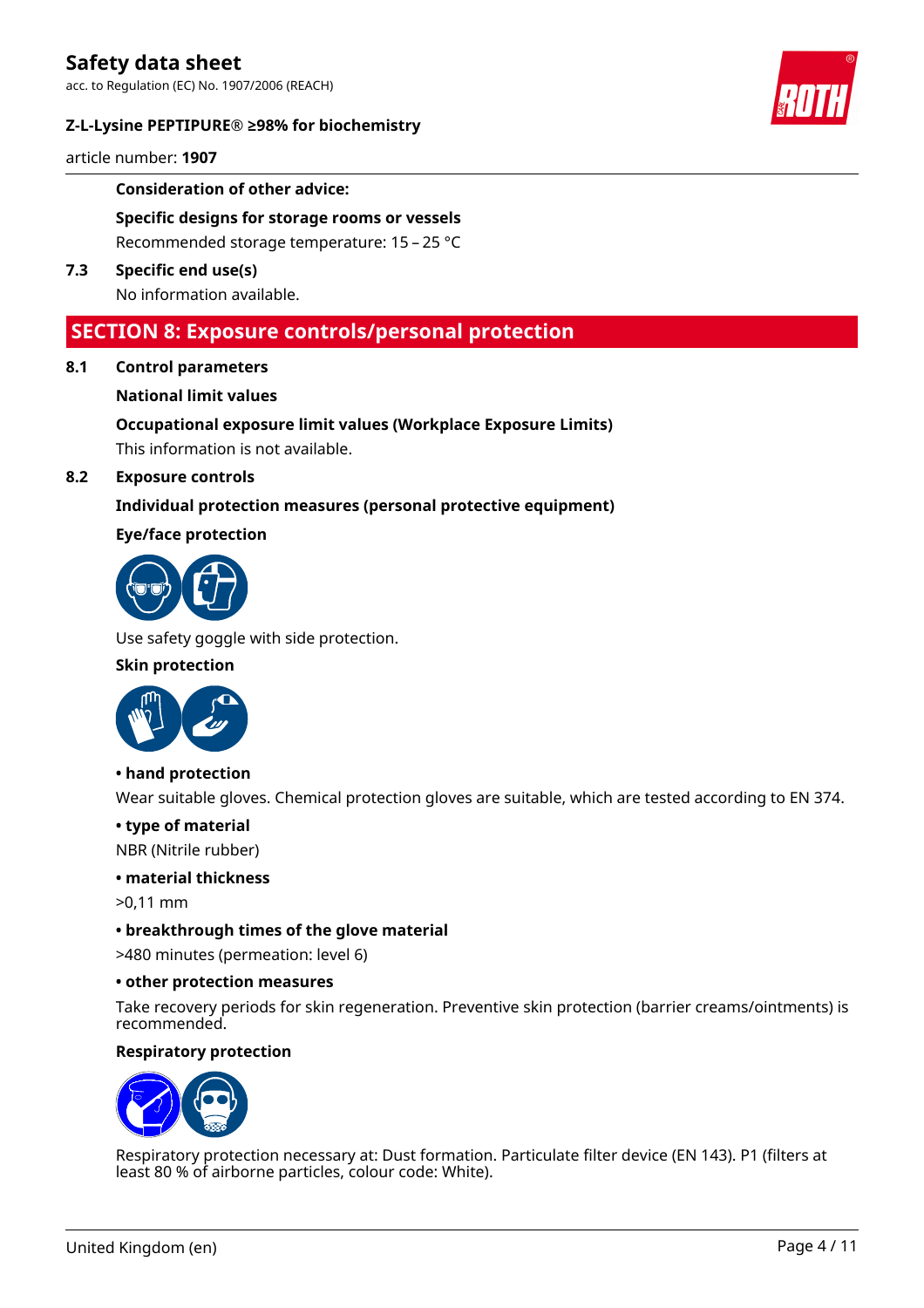acc. to Regulation (EC) No. 1907/2006 (REACH)

### **Z-L-Lysine PEPTIPURE® ≥98% for biochemistry**



article number: **1907**

#### **Environmental exposure controls**

Keep away from drains, surface and ground water.

# **SECTION 9: Physical and chemical properties**

### **9.1 Information on basic physical and chemical properties**

| Physical state                                              | solid                                                          |
|-------------------------------------------------------------|----------------------------------------------------------------|
| Form                                                        | powder, crystalline                                            |
| Colour                                                      | whitish                                                        |
| Odour                                                       | characteristic                                                 |
| Melting point/freezing point                                | $210 - 230 °C$                                                 |
| Boiling point or initial boiling point and boiling<br>range | not determined                                                 |
| Flammability                                                | this material is combustible, but will not ignite<br>readily   |
| Lower and upper explosion limit                             | not determined                                                 |
| Flash point                                                 | not applicable                                                 |
| Auto-ignition temperature                                   | not determined                                                 |
| Decomposition temperature                                   | not relevant                                                   |
| pH (value)                                                  | not applicable                                                 |
| Kinematic viscosity                                         | not relevant                                                   |
| Solubility(ies)                                             |                                                                |
| Water solubility                                            | not determined                                                 |
| Partition coefficient                                       |                                                                |
| Partition coefficient n-octanol/water (log value):          | this information is not available                              |
|                                                             |                                                                |
| Vapour pressure                                             | not determined                                                 |
| Density and/or relative density                             |                                                                |
| Density                                                     | not determined                                                 |
| Relative vapour density                                     | information on this property is not available                  |
|                                                             |                                                                |
| Particle characteristics                                    | No data available.                                             |
| Other safety parameters                                     |                                                                |
| Oxidising properties                                        | none                                                           |
| <b>Other information</b>                                    |                                                                |
| Information with regard to physical hazard<br>classes:      | hazard classes acc. to GHS<br>(physical hazards): not relevant |

**9.2**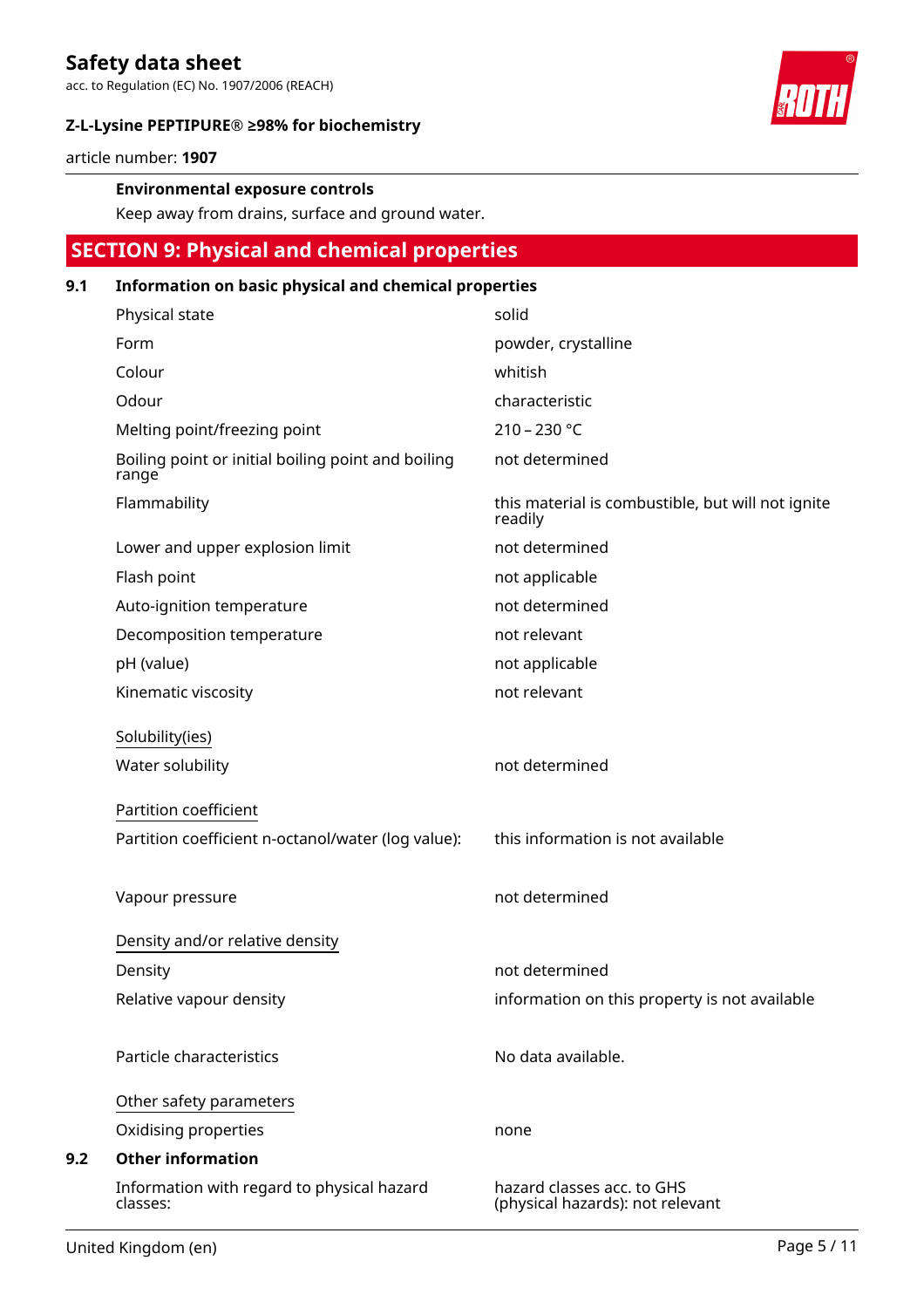acc. to Regulation (EC) No. 1907/2006 (REACH)

#### **Z-L-Lysine PEPTIPURE® ≥98% for biochemistry**



#### article number: **1907**

Other safety characteristics: There is no additional information.

# **SECTION 10: Stability and reactivity**

#### **10.1 Reactivity**

The product in the delivered form is not dust explosion capable; the enrichment of fine dust however leads to the danger of dust explosion.

#### **10.2 Chemical stability**

The material is stable under normal ambient and anticipated storage and handling conditions of temperature and pressure.

#### **10.3 Possibility of hazardous reactions**

**Violent reaction with:** strong oxidiser

**10.4 Conditions to avoid**

UV-radiation/sunlight. Protect from moisture. Keep away from heat.

**10.5 Incompatible materials**

There is no additional information.

#### **10.6 Hazardous decomposition products**

Hazardous combustion products: see section 5.

# **SECTION 11: Toxicological information**

#### **11.1 Information on toxicological effects**

#### **Classification acc. to GHS**

This substance does not meet the criteria for classification.

#### **Acute toxicity**

Shall not be classified as acutely toxic.

#### **Skin corrosion/irritation**

Shall not be classified as corrosive/irritant to skin.

#### **Serious eye damage/eye irritation**

Shall not be classified as seriously damaging to the eye or eye irritant.

#### **Respiratory or skin sensitisation**

Shall not be classified as a respiratory or skin sensitiser.

#### **Germ cell mutagenicity**

Shall not be classified as germ cell mutagenic.

#### **Carcinogenicity**

Shall not be classified as carcinogenic.

#### **Reproductive toxicity**

Shall not be classified as a reproductive toxicant.

#### **Specific target organ toxicity - single exposure**

Shall not be classified as a specific target organ toxicant (single exposure).

#### **Specific target organ toxicity - repeated exposure**

Shall not be classified as a specific target organ toxicant (repeated exposure).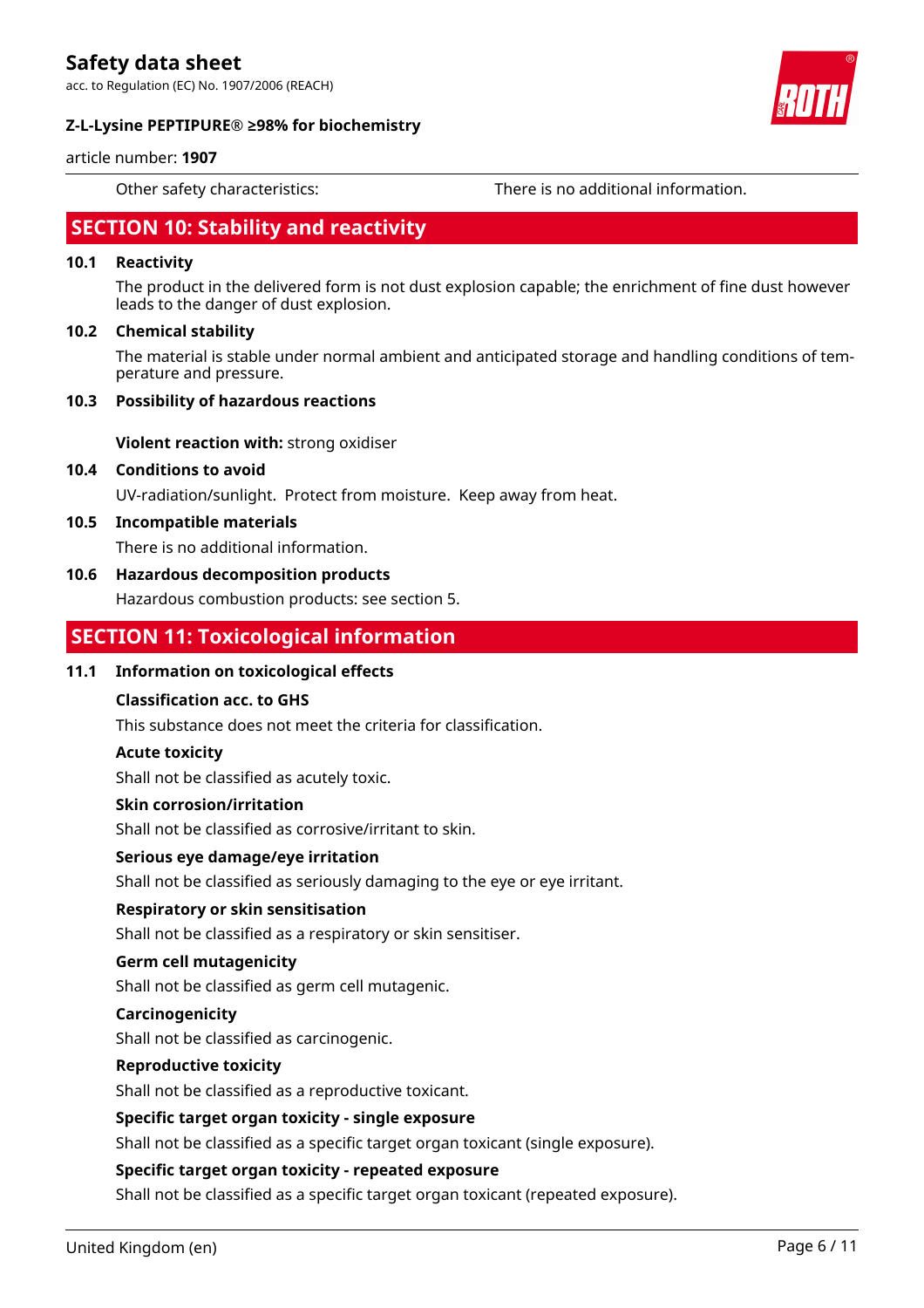acc. to Regulation (EC) No. 1907/2006 (REACH)

#### **Z-L-Lysine PEPTIPURE® ≥98% for biochemistry**



article number: **1907**

#### **Aspiration hazard**

Shall not be classified as presenting an aspiration hazard.

#### **Symptoms related to the physical, chemical and toxicological characteristics**

#### **• If swallowed**

Data are not available.

#### **• If in eyes**

Data are not available.

#### **• If inhaled**

Data are not available.

#### **• If on skin**

Data are not available.

#### **• Other information**

Health effects are not known.

# **11.2 Endocrine disrupting properties**

Not listed.

#### **11.3 Information on other hazards**

There is no additional information.

# **SECTION 12: Ecological information**

#### **12.1 Toxicity**

Shall not be classified as hazardous to the aquatic environment.

#### **Biodegradation**

Data are not available.

#### **12.2 Process of degradability**

Theoretical Oxygen Demand with nitrification: 2,141  $^{\mathsf{mg}}\prime_{\mathsf{mg}}$ Theoretical Oxygen Demand: 1,93  $_{\text{mg}}^{\text{mg}}$ /<sub>mg</sub> Theoretical Carbon Dioxide: 2,322  $\mathrm{^{mg} /_{mg} }$ 

#### **12.3 Bioaccumulative potential**

Data are not available.

#### **12.4 Mobility in soil**

Data are not available.

# **12.5 Results of PBT and vPvB assessment**

Data are not available.

#### **12.6 Endocrine disrupting properties** Not listed.

# **12.7 Other adverse effects**

Data are not available.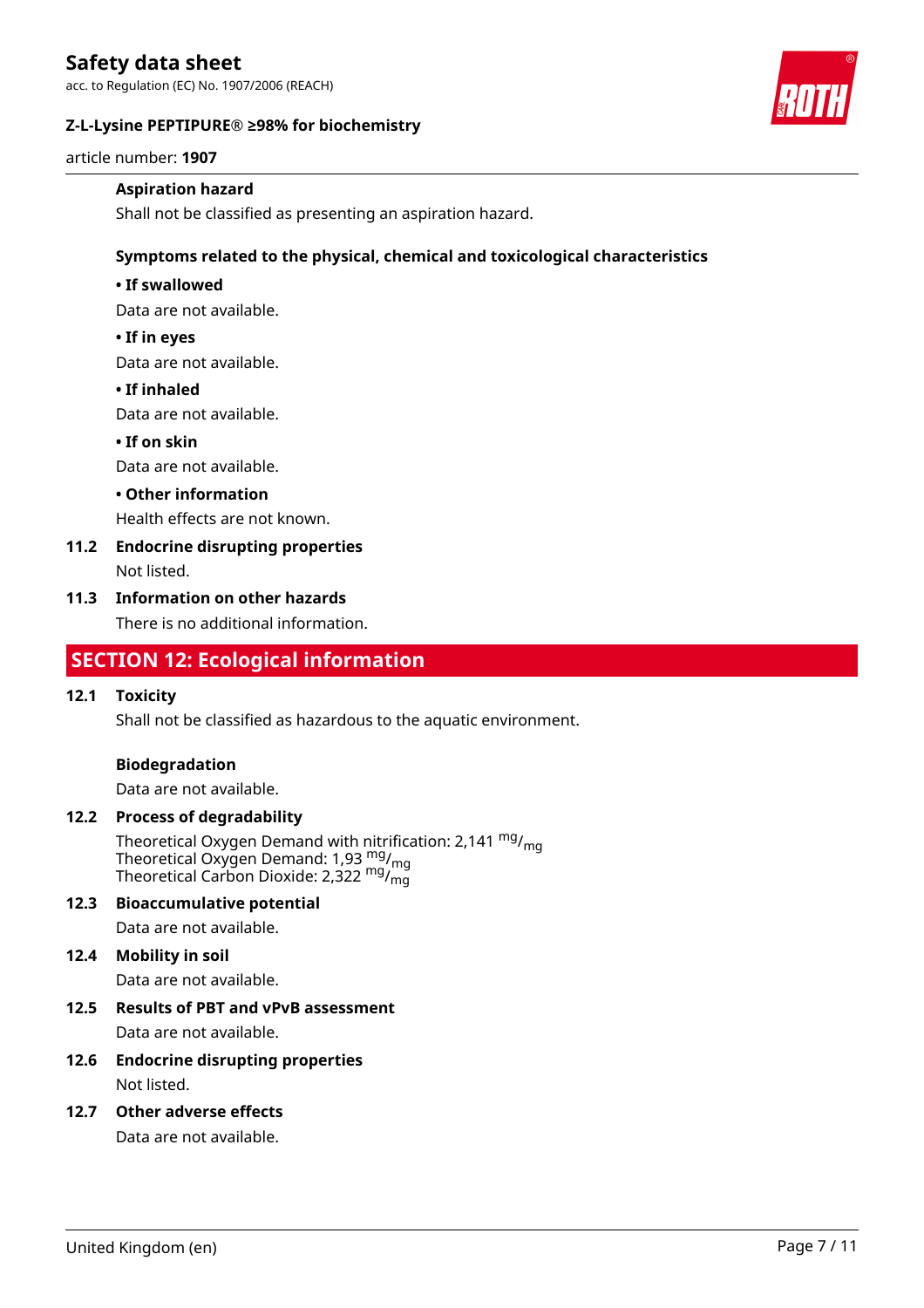acc. to Regulation (EC) No. 1907/2006 (REACH)

#### **Z-L-Lysine PEPTIPURE® ≥98% for biochemistry**



article number: **1907**

# **SECTION 13: Disposal considerations**

#### **13.1 Waste treatment methods**



Consult the appropriate local waste disposal expert about waste disposal.

#### **Sewage disposal-relevant information**

Do not empty into drains.

#### **13.2 Relevant provisions relating to waste**

The allocation of waste identity numbers/waste descriptions must be carried out according to the EEC, specific to the industry and process. Waste catalogue ordinance (Germany).

#### **13.3 Remarks**

Waste shall be separated into the categories that can be handled separately by the local or national waste management facilities. Please consider the relevant national or regional provisions.

not subject to transport regulations

gerous goods regulations

# **SECTION 14: Transport information**

| 14.1 | UN number or ID number |  |  |
|------|------------------------|--|--|
|------|------------------------|--|--|

- **14.2 UN proper shipping name** not assigned
- **14.3 Transport hazard class(es)** none
- **14.4 Packing group not assigned**
- **14.5 Environmental hazards** non-environmentally hazardous acc. to the dan-

# **14.6 Special precautions for user**

There is no additional information.

#### **14.7 Maritime transport in bulk according to IMO instruments**

The cargo is not intended to be carried in bulk.

#### **14.8 Information for each of the UN Model Regulations**

#### **Transport of dangerous goods by road, rail and inland waterway (ADR/RID/ADN) - Additional information**

Not subject to ADR, RID and ADN.

**International Maritime Dangerous Goods Code (IMDG) - Additional information** Not subject to IMDG.

# **International Civil Aviation Organization (ICAO-IATA/DGR) - Additional information** Not subject to ICAO-IATA.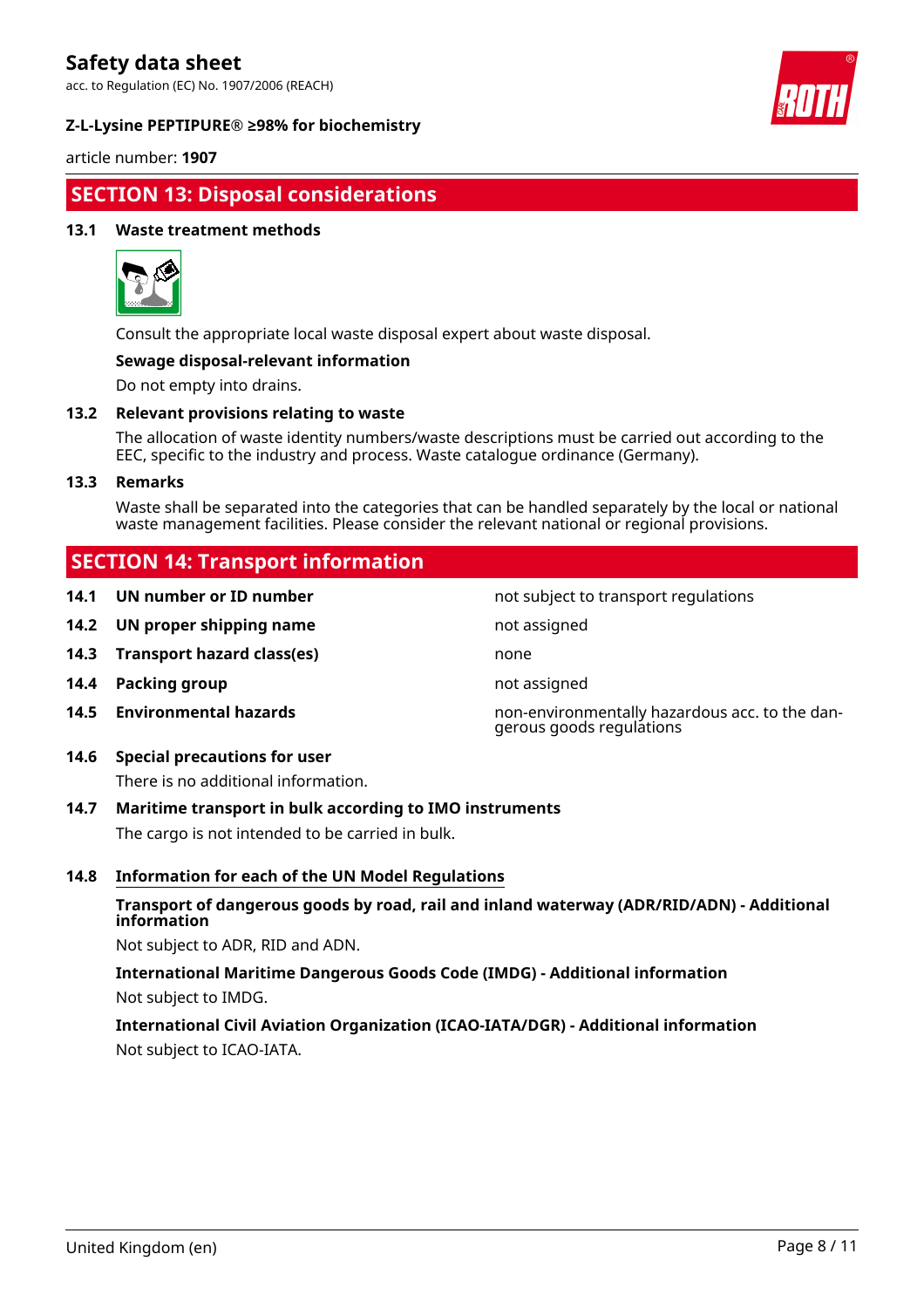acc. to Regulation (EC) No. 1907/2006 (REACH)

### **Z-L-Lysine PEPTIPURE® ≥98% for biochemistry**

### article number: **1907**

# **SECTION 15: Regulatory information**

### **15.1 Safety, health and environmental regulations/legislation specific for the substance or mixture**

**Relevant provisions of the European Union (EU)**

#### **Seveso Directive**

| 2012/18/EU (Seveso III) |                                       |                                                                                            |              |
|-------------------------|---------------------------------------|--------------------------------------------------------------------------------------------|--------------|
| <b>No</b>               | Dangerous substance/hazard categories | Qualifying quantity (tonnes) for the application of lower and upper-tier re-<br>quirements | <b>Notes</b> |
|                         | not assigned                          |                                                                                            |              |

#### **Deco-Paint Directive**

| VO<br>$- - - - - - -$<br><br>tent | 0 % |
|-----------------------------------|-----|
|-----------------------------------|-----|

#### **Industrial Emissions Directive (IED)**

VOC content  $\begin{array}{ccc} \vert & 0 \end{array}$ 

#### **Directive on the restriction of the use of certain hazardous substances in electrical and electronic equipment (RoHS)**

not listed

#### **Regulation concerning the establishment of a European Pollutant Release and Transfer Register (PRTR)**

not listed

#### **Water Framework Directive (WFD)**

not listed

### **Regulation on the marketing and use of explosives precursors**

not listed

### **Regulation on drug precursors**

not listed

### **Regulation on substances that deplete the ozone layer (ODS)**

not listed

### **Regulation concerning the export and import of hazardous chemicals (PIC)**

not listed

### **Regulation on persistent organic pollutants (POP)**

not listed

#### **National regulations(GB)**

# **List of substances subject to authorisation (GB REACH, Annex 14) / SVHC - candidate list**

not listed

### **Restrictions according to GB REACH, Annex 17**

not listed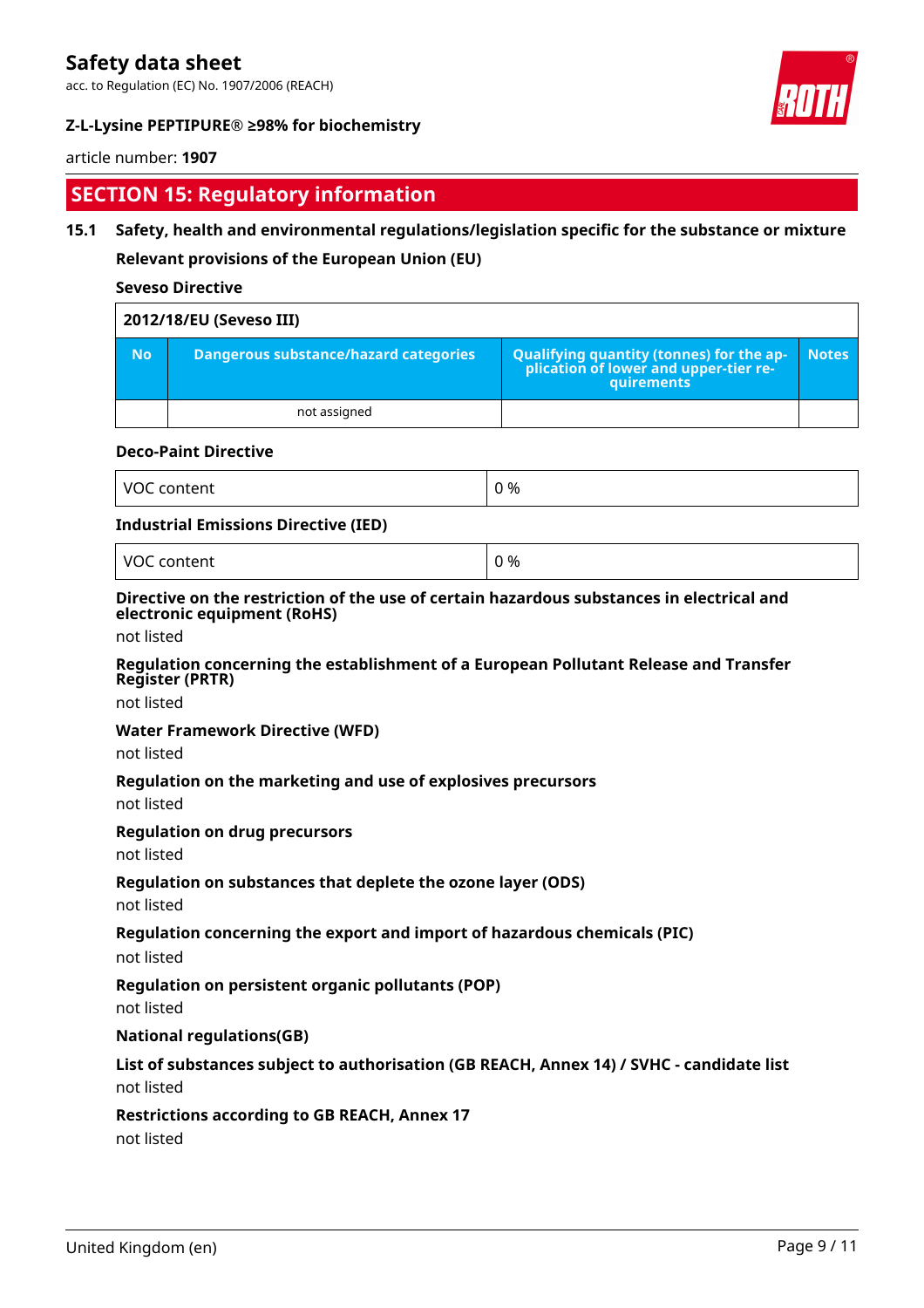acc. to Regulation (EC) No. 1907/2006 (REACH)

### **Z-L-Lysine PEPTIPURE® ≥98% for biochemistry**



article number: **1907**

#### **Other information**

Directive 94/33/EC on the protection of young people at work. Observe employment restrictions under the Maternity Protection Directive (92/85/EEC) for expectant or nursing mothers.

#### **National inventories**

| <b>Country</b> | <b>Inventory</b> | <b>Status</b>       |
|----------------|------------------|---------------------|
| CA             | <b>NDSL</b>      | substance is listed |
| EU             | ECSI             | substance is listed |
| IP             | ISHA-ENCS        | substance is listed |
| <b>TW</b>      | <b>TCSI</b>      | substance is listed |
| US             | <b>TSCA</b>      | substance is listed |

#### **Legend**

| ECSI        | EC Substance Inventory (EINECS, ELINCS, NLP)                            |
|-------------|-------------------------------------------------------------------------|
|             | ISHA-ENCS Inventory of Existing and New Chemical Substances (ISHA-ENCS) |
| <b>NDSL</b> | Non-domestic Substances List (NDSL)                                     |
| TCSI        | Taiwan Chemical Substance Inventory                                     |
| <b>TSCA</b> | Toxic Substance Control Act                                             |

Toxic Substance Control Act

#### **15.2 Chemical Safety Assessment**

No Chemical Safety Assessment has been carried out for this substance.

# **SECTION 16: Other information**

#### **Indication of changes (revised safety data sheet)**

Alignment to regulation: Restructuring: section 9, section 14

| <b>Section</b> | <b>Former entry (text/value)</b>                                                                                                                                                        | <b>Actual entry (text/value)</b>                                                                                             | Safety-<br>relev-<br>ant |
|----------------|-----------------------------------------------------------------------------------------------------------------------------------------------------------------------------------------|------------------------------------------------------------------------------------------------------------------------------|--------------------------|
| 2.1            | Classification according to Regulation (EC) No<br>1272/2008 (CLP):<br>This substance does not meet the criteria for<br>classification in accordance with Regulation No<br>1272/2008/EC. | Classification acc. to GHS:<br>This substance does not meet the criteria for<br>classification.                              | yes                      |
| 2.2            | Signal word:<br>not required                                                                                                                                                            |                                                                                                                              | yes                      |
| 2.3            | Other hazards:<br>There is no additional information.                                                                                                                                   | Other hazards                                                                                                                | yes                      |
| 2.3            |                                                                                                                                                                                         | Results of PBT and vPvB assessment:<br>According to the results of its assessment, this<br>substance is not a PBT or a vPvB. | yes                      |

#### **Abbreviations and acronyms**

| Abbr.      | <b>Descriptions of used abbreviations</b>                                                                                                                                                                                       |
|------------|---------------------------------------------------------------------------------------------------------------------------------------------------------------------------------------------------------------------------------|
| <b>ADN</b> | Accord européen relatif au transport international des marchandises dangereuses par voies de naviga-<br>tion intérieures (European Agreement concerning the International Carriage of Dangerous Goods by In-<br>land Waterways) |
| <b>ADR</b> | Accord relatif au transport international des marchandises dangereuses par route (Agreement concern-<br>ing the International Carriage of Dangerous Goods by Road)                                                              |
| CAS        | Chemical Abstracts Service (service that maintains the most comprehensive list of chemical substances)                                                                                                                          |